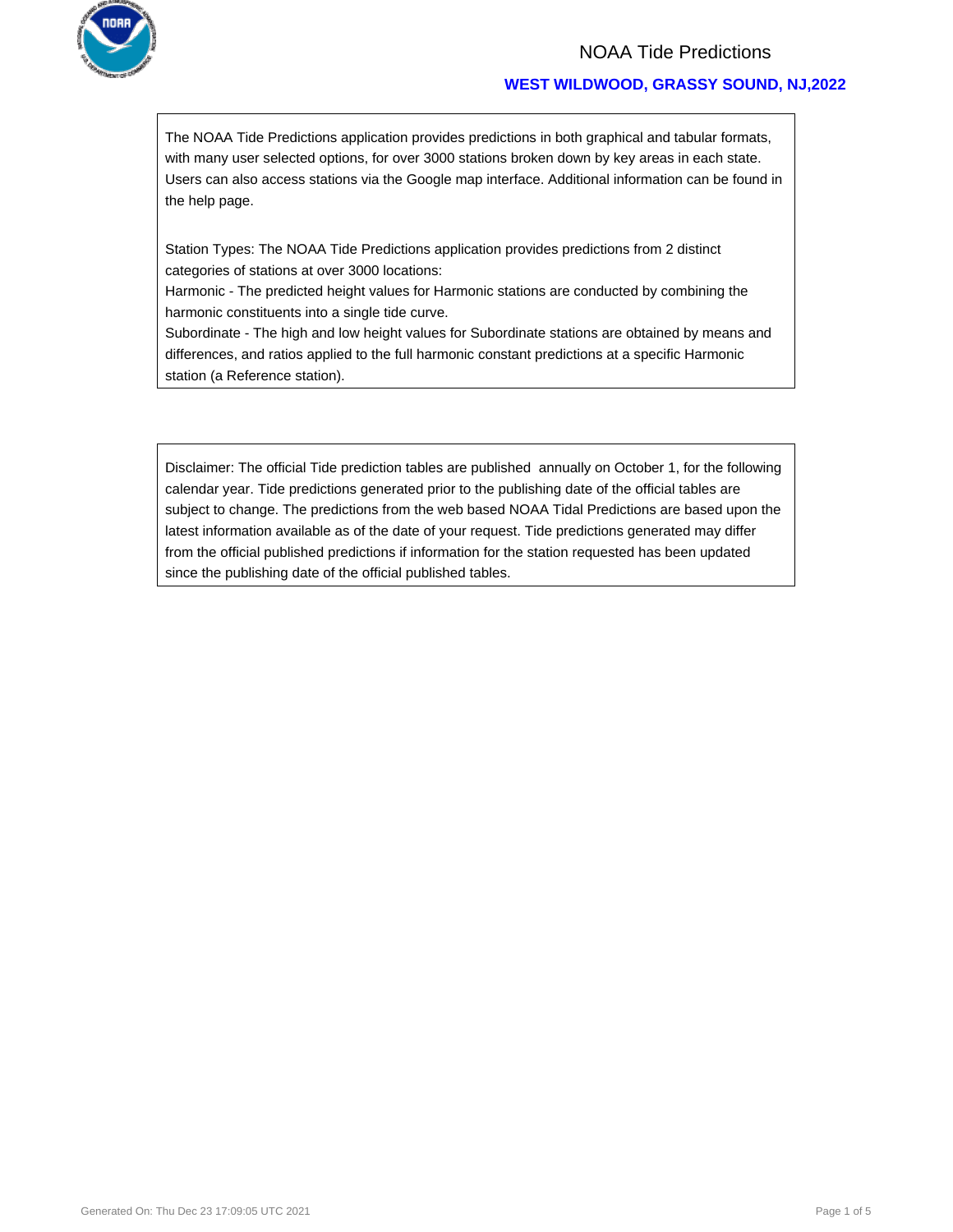



### **WEST WILDWOOD, GRASSY SOUND, NJ,2022 ( 39 00.3N / 74 49.6W )**

**Times and Heights of High and Low Waters**

| January      |                                                                                 |                   |                                    |                                                                          |                          |                           |                                                                                            |        | February                           |                                                                               |                                                             |                     |                                                                           | <b>March</b>                 |                |                                                                                |     |                              |
|--------------|---------------------------------------------------------------------------------|-------------------|------------------------------------|--------------------------------------------------------------------------|--------------------------|---------------------------|--------------------------------------------------------------------------------------------|--------|------------------------------------|-------------------------------------------------------------------------------|-------------------------------------------------------------|---------------------|---------------------------------------------------------------------------|------------------------------|----------------|--------------------------------------------------------------------------------|-----|------------------------------|
|              | Time                                                                            | Height            |                                    | Time                                                                     | Height                   |                           | Time                                                                                       | Height |                                    | Time                                                                          | Height                                                      |                     | Time                                                                      | Height                       |                | Time                                                                           |     | Height                       |
| 1            | h m<br>12:23 AM -0.6<br>06:42 AM 5.4<br>Sa 01:25 PM -0.7<br>07:07 PM 3.8        | ft                | cm<br>$-18$<br>165<br>$-21$<br>116 | h m<br>16 12:57 AM 0.1<br>07:14 AM<br>Su 02:02 PM<br>07:39 PM            | ft<br>-4.5<br>0.0<br>3.2 | cm<br>3<br>137<br>0<br>98 | h m<br>1<br>02:04 AM -0.8<br>08:16 AM 5.5<br>Tu 02:56 PM -0.9<br>08:43 PM 4.1<br>$\bullet$ | ft     | cm<br>$-24$<br>168<br>$-27$<br>125 | h m<br>$16$ 01:55 AM $-0.1$<br>08:06 AM 4.7<br>W 02:46 PM<br>$\circ$ 08:31 PM | ft<br>cm<br>-3<br>143<br>$-0.2$<br>-6<br>3.7<br>113         | 1                   | h m<br>01:02 AM -0.5<br>07:13 AM 5.2<br>Tu 01:48 PM -0.6<br>07:40 PM 4.2  | ft<br>158<br>$-18$<br>128    | cm<br>$-15$    | h m<br>1601:49 AM 0.1<br>07:58 AM 4.6<br>W 02:33 PM 0.0<br>08:24 PM 4.0        | ft  | cm<br>3<br>140<br>0<br>122   |
| $\mathbf{2}$ | $01:18$ AM $-0.8$<br>07:35 AM 5.6<br>Su 02:20 PM -0.9<br>$\bullet$ 08:02 PM 3.9 |                   | -24<br>171<br>$-27$<br>119         | 1701:37 AM 0.0<br>07:53 AM<br>M 02:40 PM 0.0<br>08:18 PM 3.3<br>$\circ$  | - 4.6                    | 0<br>140<br>0<br>101      | $\mathbf{2}$<br>02:57 AM -0.8<br>09:05 AM 5.4<br>W 03:43 PM -0.9<br>09:32 PM 4.2           |        | -24<br>165<br>$-27$<br>128         | 1702:35 AM -0.2<br>08:42 AM 4.7<br>Th 03:19 PM -0.3<br>09:07 PM 3.9           | -6<br>143<br>-9<br>119                                      | 2<br>W<br>$\bullet$ | 01:54 AM -0.6<br>08:00 AM 5.2<br>02:34 PM -0.7<br>08:26 PM 4.4            | -18<br>158<br>$-21$<br>134   |                | 17 02:32 AM -0.1<br>08:37 AM 4.7<br>Th 03:08 PM -0.2<br>09:01 PM 4.3           |     | -3<br>143<br>-6<br>131       |
| 3            | 02:13 AM -0.8<br>08:28 AM 5.7<br>M 03:12 PM -0.9<br>08:56 PM 4.0                |                   | -24<br>174<br>$-27$<br>122         | <b>18</b> 02:15 AM 0.0<br>08:30 AM<br>Tu 03:16 PM -0.1<br>08:56 PM 3.3   | -4.7                     | 0<br>143<br>-3<br>101     | 3<br>03:48 AM -0.7<br>09:52 AM 5.2<br>Th 04:29 PM -0.8<br>10:20 PM 4.1                     |        | -21<br>158<br>$-24$<br>125         | 18 03:16 AM -0.3<br>09:17 AM<br>03:53 PM -0.3<br>F.<br>09:44 PM 4.0           | -9<br>4.7<br>143<br>-9<br>122                               | 3                   | 02:44 AM -0.7<br>08:45 AM 5.1<br>Th 03:16 PM -0.7<br>09:09 PM 4.5         | $-21$<br>155<br>$-21$<br>137 |                | 18803:15 AM -0.3<br>09:14 AM 4.8<br>03:43 PM -0.3<br>09:39 PM 4.5<br>$\circ$   |     | -9<br>146<br>-9<br>137       |
| <b>4</b>     | 03:07 AM -0.8<br>09:20 AM 5.6<br>Tu 04:04 PM -0.9<br>09:50 PM 3.9               |                   | -24<br>171<br>$-27$<br>119         | 1902:54 AM -0.1<br>09:06 AM 4.6<br>W 03:52 PM -0.1<br>09:33 PM 3.4       |                          | -3<br>140<br>-3<br>104    | 04:38 AM -0.5<br>4<br>10:37 AM 4.8<br>F<br>05:14 PM -0.6<br>11:07 PM 4.1                   |        | -15<br>146<br>$-18$<br>125         | 1903:57 AM -0.2<br>09:53 AM<br>Sa 04:28 PM -0.3<br>10:22 PM 4.1               | -6<br>4.5<br>137<br>-9<br>125                               | 4<br>F              | 03:31 AM -0.6<br>09:28 AM 4.9<br>03:57 PM -0.6<br>09:51 PM 4.5            | -18<br>149<br>-18<br>137     |                | 1903:58 AM -0.4<br>09:52 AM 4.7<br>Sa 04:19 PM -0.4<br>10:17 PM 4.7            |     | $-12$<br>143<br>$-12$<br>143 |
| 5            | 04:02 AM -0.6<br>10:12 AM 5.3<br>W 04:56 PM -0.7<br>10:44 PM 3.9                |                   | -18<br>162<br>$-21$<br>119         | 2003:32 AM 0.0<br>09:41 AM<br>Th 04:26 PM -0.1<br>10:10 PM               | -4.6<br>-3.4             | 0<br>140<br>-3<br>104     | 05:29 AM -0.2<br>5<br>11:23 AM 4.4<br>Sa 05:58 PM -0.3<br>11:55 PM 4.0                     |        | -6<br>134<br>-9<br>122             | $20$ 04:42 AM $-0.2$<br>10:32 AM<br>Su 05:06 PM -0.3<br>11:04 PM 4.2          | -6<br>4.3<br>131<br>-9<br>128                               | 5                   | 04:17 AM -0.4<br>10:09 AM 4.6<br>Sa 04:37 PM -0.4<br>10:32 PM 4.4         | $-12$<br>140<br>$-12$<br>134 |                | 2004:42 AM -0.4<br>10:31 AM 4.5<br>Su 04:57 PM -0.4<br>10:57 PM 4.9            |     | $-12$<br>137<br>$-12$<br>149 |
| 6            | 04:57 AM -0.4<br>11:03 AM 5.0<br>Th 05:47 PM -0.6<br>11:40 PM 3.8               |                   | -12<br>152<br>$-18$<br>116         | <b>21</b> 04:13 AM 0.0<br>10:16 AM<br>F<br>05:02 PM -0.1<br>10:49 PM 3.5 | -4.5                     | 0<br>137<br>-3<br>107     | 06:22 AM 0.1<br>6<br>12:10 PM 3.9<br>Su 06:42 PM 0.0                                       |        | 3<br>119<br>0                      | 21 05:31 AM -0.1<br>11:14 AM 4.0<br>M 05:48 PM<br>11:51 PM 4.3                | -3<br>122<br>$-0.2$<br>-6<br>131                            | 6                   | 05:03 AM -0.1<br>10:50 AM 4.2<br>Su 05:15 PM -0.1<br>11:12 PM 4.3         | 128<br>131                   | -3<br>-3       | 21 05:29 AM -0.3<br>11:13 AM 4.3<br>M 05:38 PM -0.3<br>11:41 PM 4.9            |     | -9<br>131<br>-9<br>149       |
| 7            | 05:54 AM -0.1<br>11:55 AM 4.6<br>F 06:38 PM -0.3                                |                   | -3<br>140<br>-9                    | 22 04:57 AM 0.1<br>10:54 AM<br>Sa 05:39 PM -0.1<br>11:31 PM 3.6          | 4.3                      | 3<br>131<br>$-3$<br>110   | 12:44 AM 3.8<br>7<br>07:17 AM 0.4<br>12:59 PM 3.5<br>м<br>07:28 PM 0.2                     |        | 116<br>12<br>107<br>6              | $2206:27$ AM $0.1$<br>12:04 PM<br>Tu 06:36 PM -0.1                            | 3<br>3.7<br>113<br>-3                                       |                     | 05:49 AM 0.1<br>11:32 AM 3.8<br>M 05:54 PM 0.2<br>11:55 PM 4.1            | 116<br>125                   | 3<br>6         | 22 06:20 AM -0.2<br>12:00 PM 4.0<br>Tu 06:23 PM -0.1                           |     | -6<br>122<br>-3              |
| 8            | 12:36 AM 3.7<br>06:54 AM 0.2<br>Sa 12:49 PM 4.1<br>07:29 PM -0.1                |                   | 113<br>6<br>125<br>-3              | 23 05:46 AM 0.2<br>11:36 AM 4.1<br>Su 06:20 PM -0.1                      |                          | 6<br>125<br>-3            | 18<br>01:36 AM 3.7<br>08:17 AM 0.6<br>Tu 01:54 PM 3.2<br>08:16 PM 0.4<br>$\bullet$         |        | 113<br>18<br>98<br>12              | $23$ 12:47 AM 4.3<br>07:31 AM<br>W 01:03 PM<br>$0$ 07:34 PM                   | 131<br>0.2<br>-6<br>3.4<br>104<br>3<br>0.1                  | 8                   | 06:39 AM 0.4<br>12:17 PM 3.4<br>Tu 06:34 PM 0.5                           | 104                          | 12<br>15       | 23 12:31 AM 4.8<br>07:17 AM 0.0<br>W 12:53 PM 3.7<br>07:16 PM 0.1              |     | 146<br>0<br>113<br>3         |
| 9            | 01:34 AM 3.7<br>07:55 AM 0.4<br>Su 01:44 PM 3.7<br>$\bullet$ 08:20 PM           | 0.1               | 113<br>12<br>113<br>3              | 24 12:19 AM 3.7<br>06:42 AM<br>M 12:24 PM 3.8<br>07:08 PM                | 0.3<br>$-0.1$            | 113<br>9<br>116<br>-3     | 9<br>02:33 AM 3.7<br>09:20 AM 0.7<br>W 02:54 PM 2.9<br>09:09 PM 0.6                        |        | 113<br>21<br>88<br>18              | $24$ 01:53 AM<br>08:42 AM<br>Th 02:16 PM<br>08:41 PM                          | 131<br>4.3<br>0.3<br>9<br>3.2<br>98<br>3<br>0.1             | 19<br>W             | 12:41 AM 3.9<br>07:34 AM 0.7<br>01:09 PM 3.1<br>07:20 PM 0.7              | 119                          | 21<br>94<br>21 | 24 01:30 AM 4.7<br>08:22 AM 0.2<br>Th 01:58 PM<br>08:19 PM 0.3                 | 3.4 | 143<br>6<br>104<br>9         |
|              | <b>10</b> 02:31 AM 3.7<br>08:59 AM 0.5<br>M 02:42 PM 3.4<br>09:10 PM 0.2        |                   | 113<br>15<br>104<br>6              | $2501:15$ AM 3.9<br>07:47 AM<br>Tu 01:22 PM 3.6<br>08:02 PM<br>$\bullet$ | 0.3<br>$-0.1$            | 119<br>9<br>110<br>-3     | 1003:31 AM 3.7<br>10:23 AM 0.7<br>Th 03:57 PM 2.8<br>10:03 PM 0.6                          |        | 113<br>21<br>85<br>18              | $25$ 03:06 AM<br>09:56 AM<br>03:36 PM<br>F<br>09:53 PM                        | 134<br>4.4<br>0.2<br>6<br>3.2<br>98<br>0.1<br>3             | $\bullet$           | <b>10</b> 01:35 AM 3.8<br>08:36 AM 0.9<br>Th 02:10 PM 2.9<br>08:15 PM 0.9 | 116                          | 27<br>88<br>27 | $2502:38$ AM 4.6<br>09:33 AM 0.3<br>F<br>03:15 PM<br>09:31 PM 0.4<br>$\bullet$ | 3.3 | 140<br>9<br>101<br>12        |
|              | 11 03:27 AM 3.8<br>10:01 AM<br>Tu 03:39 PM<br>10:00 PM                          | 0.6<br>3.2<br>0.3 | 116<br>18<br>98<br>9               | 26 02:18 AM 4.1<br>08:57 AM 0.3<br>W 02:30 PM<br>09:02 PM -0.1           | 3.4                      | 125<br>9<br>104<br>-3     | 11 04:28 AM 3.8<br>11:20 AM 0.6<br>F<br>04:55 PM 2.9<br>10:57 PM 0.5                       |        | 116<br>18<br>88<br>15              | $26$ 04:18 AM<br>11:04 AM<br>Sa 04:51 PM<br>11:02 PM                          | 140<br>4.6<br>0.0<br>$\Omega$<br>3.3<br>101<br>$-0.1$<br>-3 | F                   | 11 02:38 AM 3.7<br>09:41 AM 0.9<br>03:18 PM 2.8<br>09:17 PM 0.9           | 113                          | 27<br>85<br>27 | 26 03:54 AM 4.5<br>10:45 AM<br>Sa 04:36 PM 3.3<br>10:46 PM 0.4                 | 0.3 | 137<br>9<br>101<br>12        |
|              | 1204:19 AM 3.9<br>10:59 AM<br>W 04:34 PM 3.1<br>10:47 PM 0.3                    | 0.5               | 119<br>15<br>94<br>9               | 27 03:24 AM 4.3<br>10:08 AM 0.1<br>Th 03:44 PM 3.3<br>10:06 PM -0.2      |                          | 131<br>3<br>101<br>-6     | 1205:20 AM 4.0<br>12:11 PM 0.5<br>Sa 05:47 PM 3.0<br>11:46 PM 0.4                          |        | 122<br>15<br>91<br>12              | 27 05:23 AM 4.8<br>12:05 PM -0.2<br>Su 05:55 PM 3.6                           | 146<br>-6<br>110                                            |                     | 1203:43 AM 3.8<br>10:42 AM 0.8<br>Sa 04:22 PM 2.9<br>10:19 PM 0.8         | 116                          | 24<br>88<br>24 | 27 05:06 AM 4.6<br>11:51 AM 0.1<br>Su 05:46 PM 3.6<br>11:56 PM 0.2             |     | 140<br>3<br>110<br>6         |
|              | <b>13</b> 05:07 AM 4.0<br>11:51 AM 0.4<br>Th 05:26 PM 3.1<br>11:32 PM 0.3       |                   | 122<br>12<br>94<br>9               | 28 04:31 AM 4.7<br>11:16 AM -0.1<br>F<br>04:55 PM 3.3<br>11:10 PM -0.3   |                          | 143<br>-3<br>101<br>-9    | 13 06:07 AM 4.2<br>12:55 PM 0.3<br>Su 06:33 PM 3.1                                         |        | 128<br>9<br>94                     | 28 12:05 AM -0.3<br>06:21 AM 5.1<br>M 12:59 PM -0.4<br>06:50 PM 3.9           | -9<br>155<br>$-12$<br>119                                   |                     | 1305:42 AM 3.9<br>12:34 PM 0.7<br>Su 06:16 PM 3.1                         | 119                          | 21<br>94       | 28 06:10 AM 4.8<br>12:48 PM -0.1<br>M 06:46 PM 3.9                             |     | 146<br>-3<br>119             |
|              | 1405:52 AM 4.2<br>12:38 PM 0.3<br>F 06:13 PM 3.1                                |                   | 128<br>9<br>94                     | 29 05:33 AM 5.0<br>12:17 PM -0.4<br>Sa 06:00 PM 3.5                      |                          | 152<br>$-12$<br>107       | 14 12:32 AM 0.2<br>06:50 AM 4.4<br>M 01:34 PM 0.1<br>07:15 PM 3.3                          |        | 6<br>134<br>3<br>101               |                                                                               |                                                             |                     | 14 12:14 AM 0.6<br>06:33 AM 4.2<br>M 01:18 PM 0.5<br>07:03 PM 3.3         | 128<br>101                   | 18<br>15       | 29 12:57 AM 0.0<br>07:06 AM 4.9<br>Tu 01:39 PM -0.3<br>07:37 PM 4.2            |     | 0<br>149<br>-9<br>128        |
|              | <b>15</b> 12:16 AM 0.2<br>06:34 AM 4.4<br>Sa 01:22 PM 0.1<br>06:57 PM 3.2       |                   | 6<br>134<br>3<br>98                | $30$ 12:11 AM -0.5<br>06:31 AM 5.2<br>Su 01:14 PM -0.6<br>06:59 PM 3.7   |                          | -15<br>158<br>-18<br>113  | 1501:15 AM 0.0<br>07:29 AM 4.6<br>Tu 02:11 PM 0.0<br>07:54 PM 3.5                          |        | 0<br>140<br>0<br>107               |                                                                               |                                                             |                     | <b>15</b> 01:04 AM 0.4<br>07:18 AM 4.4<br>Tu 01:57 PM 0.2<br>07:45 PM 3.6 | 134<br>110                   | 12<br>6        | $3001:52$ AM $-0.2$<br>07:55 AM 4.9<br>W 02:24 PM -0.4<br>08:22 PM 4.5         |     | -6<br>149<br>-12<br>137      |
|              |                                                                                 |                   |                                    | 31 01:09 AM -0.7<br>07:25 AM 5.4<br>M 02:06 PM -0.8<br>07:52 PM 3.9      |                          | -21<br>165<br>-24<br>119  |                                                                                            |        |                                    |                                                                               |                                                             |                     |                                                                           |                              |                | 31 02:42 AM -0.4<br>08:40 AM 4.9<br>Th 03:06 PM -0.4<br>09:04 PM 4.7           |     | -12<br>149<br>$-12$<br>143   |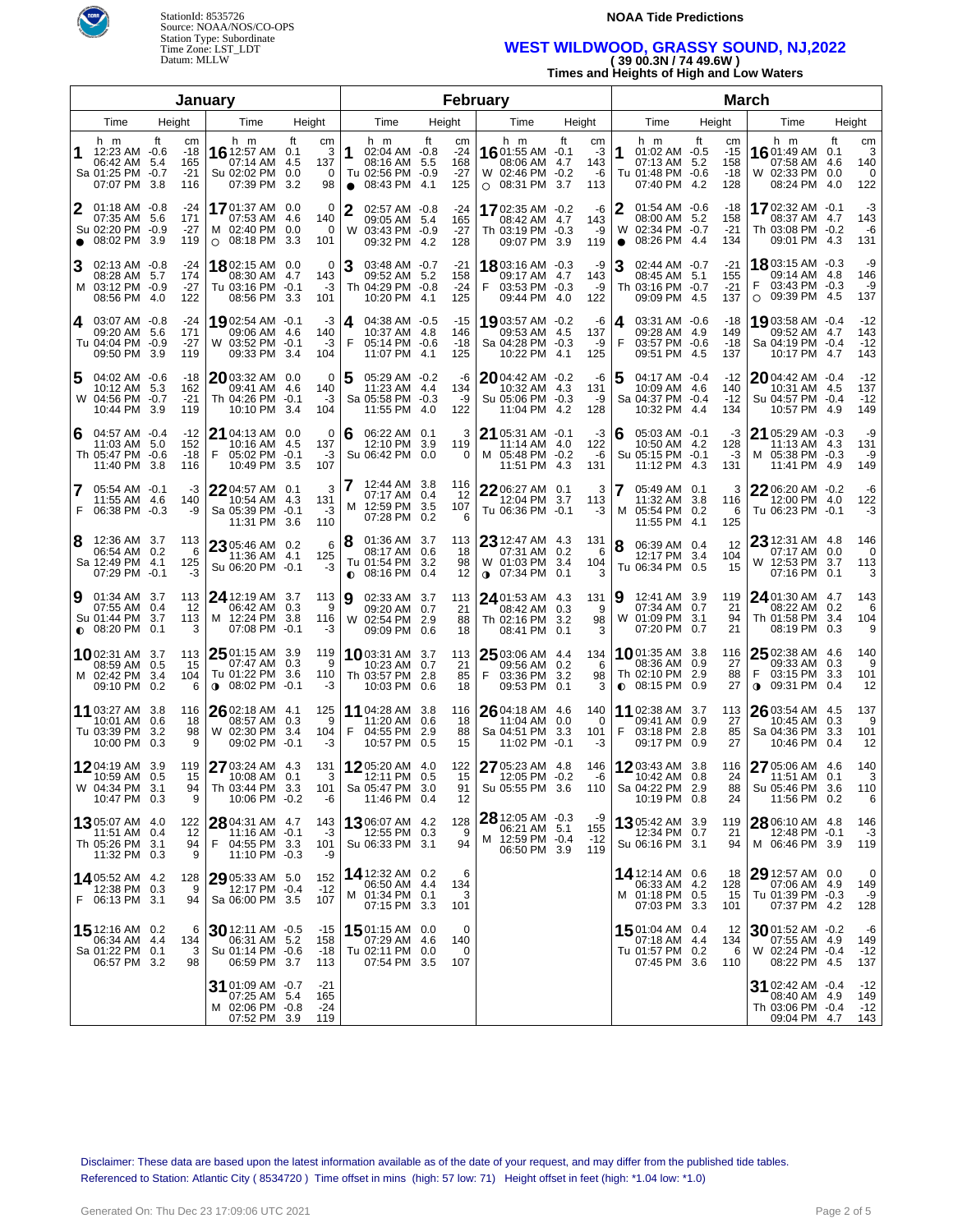



# **WEST WILDWOOD, GRASSY SOUND, NJ,2022 ( 39 00.3N / 74 49.6W )**

**Times and Heights of High and Low Waters**

| April  |                                                                       |                                         |                                                                                    |                                                     |        |                                                                          |        | May                         |                                                                                           |        |                                    |                                                                              | June                                |                                                                                 |            |                                 |  |
|--------|-----------------------------------------------------------------------|-----------------------------------------|------------------------------------------------------------------------------------|-----------------------------------------------------|--------|--------------------------------------------------------------------------|--------|-----------------------------|-------------------------------------------------------------------------------------------|--------|------------------------------------|------------------------------------------------------------------------------|-------------------------------------|---------------------------------------------------------------------------------|------------|---------------------------------|--|
|        | Time                                                                  | Height                                  | Time                                                                               | Height                                              |        | Time                                                                     | Height |                             | Time                                                                                      | Height |                                    | Time                                                                         | Height                              | Time                                                                            | Height     |                                 |  |
| 1      | h m<br>03:28 AM -0.4<br>09:22 AM 4.8<br>03:45 PM -0.4<br>09:43 PM 4.8 | Ħ<br>cm<br>$-12$<br>146<br>$-12$<br>146 | h m<br><b>16</b> 02:53 AM -0.3<br>08:44 AM<br>Sa 03:06 PM<br>$\circ$ 09:09 PM 5.2  | Ħ.<br>cm<br>-9<br>140<br>4.6<br>-9<br>$-0.3$<br>158 | 1      | h m<br>03:52 AM -0.1<br>09:36 AM 4.2<br>Su 03:47 PM 0.1<br>09:50 PM 5.0  | ft     | cm<br>-3<br>128<br>3<br>152 | h m<br><b>16</b> 03:22 AM -0.5<br>09:05 AM 4.4<br>M 03:19 PM -0.4<br>$\circ$ 09:30 PM 5.8 | ft     | cm<br>$-15$<br>134<br>$-12$<br>177 | h m<br>1<br>04:53 AM 0.2<br>10:31 AM 3.6<br>W 04:28 PM 0.5<br>10:37 PM       | Ħ<br>cm<br>110<br>15<br>-4.8<br>146 | h m<br>16 04:55 AM -0.6<br>6<br>10:38 AM<br>Th 04:48 PM -0.3<br>11:01 PM 5.8    | ft<br>4.2  | cm<br>$-18$<br>128<br>-9<br>177 |  |
|        | 04:12 AM -0.3<br>10:02 AM<br>Sa 04:22 PM -0.3<br>10:20 PM 4.8         | -9<br>-4.6<br>140<br>-9<br>146          | 1703:39 AM -0.5<br>09:27 AM<br>Su 03:46 PM -0.4<br>09:51 PM 5.4                    | $-15$<br>140<br>-4.6<br>$-12$<br>165                | 2      | 04:33 AM 0.0<br>10:14 AM 4.0<br>M 04:22 PM 0.2<br>10:26 PM 4.9           |        | 0<br>122<br>6<br>149        | 17 04:13 AM -0.6<br>09:56 AM 4.3<br>Tu 04:08 PM -0.4<br>10:20 PM 5.8                      |        | $-18$<br>131<br>$-12$<br>177       | 05:33 AM 0.4<br>11:11 AM 3.5<br>Th 05:05 PM 0.6<br>11:15 PM 4.7              | 12<br>107<br>18<br>143              | 1705:49 AM -0.5<br>11:36 AM 4.1<br>05:46 PM -0.1<br>11:57 PM 5.6                |            | -15<br>125<br>-3<br>171         |  |
|        | 04:55 AM -0.2<br>10:41 AM 4.3<br>Su 04:58 PM 0.0<br>10:57 PM 4.7      | -6<br>131<br>0<br>143                   | 18 04:27 AM -0.5<br>10:12 AM<br>M 04:29 PM -0.4<br>10:36 PM 5.4                    | $-15$<br>134<br>4.4<br>$-12$<br>165                 | 3      | 05:14 AM 0.1<br>10:53 AM 3.8<br>Tu 04:57 PM 0.4<br>11:02 PM 4.7          |        | 3<br>116<br>-12<br>143      | 18 05:07 AM -0.5<br>10:49 AM 4.1<br>W 05:00 PM -0.2<br>11:12 PM 5.7                       |        | $-15$<br>125<br>-6<br>174          | 06:14 AM 0.5<br>З<br>11:53 AM 3.3<br>F<br>05:44 PM 0.8<br>11:55 PM 4.5       | 15<br>101<br>24<br>137              | <b>18</b> 06:45 AM -0.4<br>12:36 PM 4.1<br>Sa 06:47 PM 0.1                      |            | $-12$<br>125<br>3               |  |
| 4      | 05:37 AM 0.0<br>11:19 AM<br>M 05:33 PM 0.2<br>11:33 PM 4.6            | 0<br>-4.0<br>122<br>6<br>140            | 19 05:18 AM -0.4<br>10:59 AM 4.2<br>Tu 05:15 PM -0.2<br>11:24 PM 5.4               | $-12$<br>128<br>-6<br>165                           | 4      | 05:55 AM 0.3<br>11:33 AM 3.5<br>W 05:32 PM 0.6<br>11:39 PM 4.6           |        | 9<br>107<br>18<br>140       | 1906:02 AM -0.4<br>11:45 AM 4.0<br>Th 05:56 PM 0.0                                        |        | $-12$<br>122<br>$\Omega$           | 06:55 AM 0.6<br>4<br>12:37 PM 3.3<br>Sa 06:27 PM 0.9                         | 18<br>101<br>27                     | 19 12:54 AM 5.2<br>07:41 AM -0.2<br>Su 01:38 PM 4.1<br>07:50 PM 0.3             |            | 158<br>-6<br>125<br>9           |  |
| 5      | 06:20 AM 0.2<br>11:59 AM<br>Tu 06:09 PM 0.5                           | 6<br>3.7<br>113<br>15                   | 2006:11 AM -0.3<br>11:51 AM 4.0<br>W 06:07 PM 0.0                                  | -9<br>122<br>0                                      | 5      | 06:38 AM 0.5<br>12:16 PM 3.3<br>Th 06:11 PM 0.8                          |        | 15<br>101<br>24             | 20 12:09 AM 5.5<br>07:01 AM -0.2<br>F<br>12:47 PM 3.8<br>06:57 PM                         | 0.2    | 168<br>-6<br>116<br>6              | 12:36 AM 4.4<br>07:38 AM 0.7<br>Su 01:24 PM 3.3<br>07:16 PM 1.0              | 134<br>21<br>101<br>30              | $20$ 01:53 AM $\,$ 4.9 $\,$<br>08:37 AM<br>M 02:41 PM 4.1<br>08:56 PM 0.5       | 0.0        | 149<br>0<br>125<br>15           |  |
| 6      | 12:12 AM 4.4<br>07:05 AM 0.5<br>W 12:43 PM 3.4<br>06:47 PM            | 134<br>15<br>104<br>21<br>0.7           | <b>21</b> 12:18 AM 5.2<br>07:10 AM -0.1<br>Th 12:50 PM 3.7<br>07:05 PM             | 158<br>$-3$<br>113<br>0.2<br>6                      | 6<br>F | 12:21 AM 4.4<br>07:24 AM 0.7<br>01:03 PM 3.2<br>06:55 PM 1.0             |        | 134<br>21<br>98<br>30       | <b>21</b> 01:10 AM 5.2<br>08:02 AM -0.1<br>Sa 01:55 PM 3.8<br>08:04 PM 0.4                |        | 158<br>-3<br>116<br>12             | 01:22 AM 4.2<br>6<br>08:22 AM 0.7<br>м<br>02:16 PM 3.3<br>08:12 PM 1.0       | 128<br>21<br>101<br>30              | 21 02:53 AM 4.5<br>09:32 AM<br>Tu 03:42 PM 4.2<br>$\bullet$ 10:02 PM 0.6        | 0.1        | 137<br>3<br>128<br>18           |  |
| 7      | 12:55 AM 4.2<br>07:56 AM 0.7<br>Th 01:32 PM 3.1<br>07:31 PM           | 128<br>21<br>94<br>27<br>0.9            | $2201:19$ AM 5.0<br>08:14 AM<br>F<br>01:59 PM 3.5<br>08:12 PM                      | 152<br>0.1<br>3<br>107<br>12<br>0.4                 |        | 01:07 AM 4.2<br>08:15 AM 0.8<br>Sa 01:57 PM 3.1<br>07:47 PM 1.1          |        | 128<br>24<br>94<br>34       | 22 02:15 AM 4.9<br>09:04 AM 0.1<br>Su 03:04 PM 3.8<br>$0.09:15$ PM                        | 0.5    | 149<br>3<br>116<br>15              | 02:12 AM 4.1<br>09:08 AM 0.6<br>Tu 03:10 PM 3.5<br>09:14 PM 1.0<br>$\bullet$ | 125<br>18<br>107<br>30              | $22^{03:53 \text{ AM} 4.2}$<br>10:25 AM 0.2<br>W 04:40 PM 4.3<br>11:05 PM       | 0.7        | 128<br>6<br>131<br>21           |  |
| 8<br>F | $01:45$ AM $4.0$<br>08:53 AM 0.9<br>02:31 PM 2.9<br>08:26 PM 1.1      | 122<br>27<br>88<br>34                   | $2302:28$ AM 4.8<br>09:22 AM<br>Sa 03:16 PM 3.5<br>$09:26$ PM                      | 146<br>0.2<br>6<br>107<br>15<br>0.5                 | 8      | 02:00 AM 4.1<br>09:08 AM 0.9<br>Su 02:57 PM 3.1<br>08:48 PM 1.1          |        | 125<br>27<br>94<br>34       | 23 03:21 AM 4.6<br>10:04 AM 0.1<br>M 04:11 PM 4.0<br>10:24 PM                             | 0.6    | 140<br>3<br>122<br>18              | 8<br>03:06 AM 4.0<br>09:55 AM 0.5<br>W<br>04:04 PM 3.8<br>10:18 PM 0.9       | 122<br>15<br>116<br>27              | 23 04:51 AM 3.9<br>11:15 AM 0.3<br>Th 05:33 PM 4.5                              |            | 119<br>9<br>137                 |  |
| Ι9     | 02:46 AM 3.9<br>09:55 AM 1.0<br>Sa 03:38 PM 2.9<br>$0$ 09:30 PM       | 119<br>30<br>88<br>1.1<br>34            | 24 03:41 AM 4.6<br>10:28 AM<br>Su 04:29 PM<br>10:39 PM                             | 140<br>6<br>0.2<br>110<br>3.6<br>0.5<br>15          | 9      | 02:59 AM 4.0<br>10:01 AM 0.8<br>M 03:57 PM 3.2<br>$\bullet$ 09:53 PM 1.1 |        | 122<br>24<br>98<br>34       | 24 04:25 AM 4.4<br>11:00 AM 0.1<br>Tu 05:12 PM 4.2<br>11:29 PM                            | 0.5    | 134<br>3<br>128<br>15              | 04:04 AM 4.0<br>19<br>10:44 AM 0.4<br>Th 04:57 PM 4.2<br>11:20 PM 0.6        | 122<br>-12<br>128<br>18             | 24 12:04 AM 0.6<br>05:46 AM<br>F<br>12:02 PM 0.4<br>06:20 PM 4.6                | 3.8        | 18<br>116<br>12<br>140          |  |
|        | 1003:52 AM 3.9<br>10:54 AM<br>Su 04:42 PM 3.0<br>10:37 PM             | 119<br>0.9<br>27<br>91<br>1.0<br>30     | 25 04:50 AM 4.6<br>11:30 AM<br>M 05:34 PM<br>11:46 PM                              | 140<br>3<br>0.1<br>119<br>3.9<br>0.4<br>12          |        | 1003:59 AM 4.0<br>10:51 AM 0.7<br>Tu 04:53 PM 3.5<br>10:56 PM 0.9        |        | 122<br>21<br>107<br>27      | 25 05:24 AM 4.3<br>11:52 AM 0.1<br>W 06:04 PM                                             | -4.4   | 131<br>3<br>134                    | 1005:03 AM 4.0<br>11:33 AM 0.2<br>F 05:49 PM 4.7                             | 122<br>143                          | $25$ 12:58 AM 0.5<br>06:36 AM<br>6<br>Sa 12:47 PM 0.4<br>07:04 PM 4.7           | 3.7        | 15<br>113<br>12<br>143          |  |
|        | 11 04:54 AM 4.0<br>11:46 AM<br>M 05:38 PM<br>11:37 PM 0.8             | 122<br>0.8<br>24<br>3.3<br>101<br>24    | 26 05:51 AM 4.6<br>12:24 PM 0.0<br>Tu 06:29 PM                                     | 140<br>0<br>4.2<br>128                              |        | 11 04:56 AM 4.1<br>11:37 AM 0.5<br>W 05:42 PM 3.9<br>11:54 PM 0.6        |        | 125<br>15<br>119<br>18      | 26 12:27 AM 0.4<br>06:17 AM 4.2<br>Th 12:38 PM 0.1<br>06:51 PM                            | -4.6   | 12<br>128<br>3<br>140              | 11 12:20 AM 0.3<br>06:01 AM 4.0<br>Sa 12:23 PM 0.0<br>06:39 PM 5.1           | 122<br>155                          | 26 01:46 AM 0.5<br>9<br>07:23 AM<br>$\Omega$<br>Su 01:29 PM 0.4<br>07:44 PM 4.8 | 3.6        | 15<br>110<br>12<br>146          |  |
|        | 1205:48 AM 4.1<br>12:31 PM 0.5<br>Tu 06:26 PM                         | 125<br>15<br>3.6<br>110                 | 27 12:45 AM 0.2<br>06:44 AM 4.6<br>W 01:11 PM -0.1<br>07:17 PM 4.5                 | 6<br>140<br>-3<br>137                               |        | 1205:49 AM 4.2<br>12:21 PM 0.2<br>Th 06:28 PM 4.4                        |        | 128<br>6<br>134             | 27 01:20 AM 0.3<br>07:05 AM 4.1<br>F<br>01:21 PM 0.1<br>07:32 PM 4.8                      |        | 9<br>125<br>3<br>146               | 1201:17 AM 0.0<br>06:57 AM 4.1<br>Su 01:14 PM -0.2<br>07:30 PM 5.5           | 125<br>-6<br>168                    | 27 02:31 AM 0.4<br>0<br>08:07 AM<br>M 02:09 PM 0.4<br>08:23 PM                  | 3.6<br>4.9 | 12<br>110<br>12<br>149          |  |
|        | 13 12:30 AM 0.5<br>06:36 AM 4.3<br>W 01:11 PM 0.3<br>07:09 PM 4.0     | 15<br>131<br>9<br>122                   | 28 01:38 AM 0.0<br>07:32 AM 4.5<br>Th 01:55 PM -0.1<br>07:59 PM 4.8                | 0<br>137<br>-3<br>146                               | F      | <b>13</b> 12:49 AM 0.3<br>06:39 AM 4.3<br>01:04 PM 0.0<br>07:13 PM 4.9   |        | 9<br>131<br>0<br>149        | 28 02:07 AM 0.2<br>07:49 AM 4.0<br>Sa 02:01 PM 0.2<br>08:11 PM 4.9                        |        | 6<br>122<br>6<br>149               | <b>13</b> 02:12 AM $-0.3$<br>07:53 AM 4.1<br>M 02:05 PM -0.3<br>08:21 PM 5.8 | -9<br>125<br>-9<br>177              | $28$ 03:13 AM<br>08:49 AM<br>Tu 02:48 PM 0.5<br>09:01 PM 4.9                    | 0.3<br>3.6 | 9<br>110<br>15<br>149           |  |
|        | 1401:20 AM 0.2<br>07:20 AM 4.5<br>Th 01:49 PM 0.0<br>07:49 PM 4.4     | 6<br>137<br>0<br>134                    | 29 02:26 AM -0.1<br>08:16 AM 4.5<br>F<br>02:34 PM -0.1<br>08:38 PM 4.9             | -3<br>137<br>-3<br>149                              |        | 1401:40 AM 0.0<br>07:28 AM 4.4<br>Sa 01:47 PM -0.2<br>07:57 PM 5.3       |        | 0<br>134<br>-6<br>162       | 29 02:51 AM 0.1<br>08:31 AM<br>Su 02:39 PM 0.2<br>08:48 PM 5.0                            | 3.9    | 3<br>119<br>6<br>152               | 14 03:06 AM -0.5<br>08:47 AM 4.2<br>Tu 02:58 PM -0.4<br>$O$ 09:14 PM 6.0     | -15<br>128<br>$-12$<br>183          | $29$ 03:53 AM<br>09:30 AM<br>W 03:27 PM 0.5<br>$\bullet$ 09:39 PM 5.0           | 0.3<br>3.6 | 9<br>110<br>15<br>152           |  |
| F.     | 1502:06 AM -0.1<br>08:03 AM 4.6<br>02:27 PM -0.2<br>08:29 PM 4.8      | -3<br>140<br>-6<br>146                  | $30$ 03:10 AM $-0.1$<br>08:56 AM 4.4<br>Sa 03:12 PM -0.1<br>$\bullet$ 09:15 PM 5.0 | -3<br>134<br>$-3$<br>152                            |        | 1502:31 AM -0.3<br>08:16 AM 4.4<br>Su 02:32 PM -0.4<br>08:43 PM 5.6      |        | -9<br>134<br>$-12$<br>171   | 3003:33 AM 0.1<br>09:11 AM<br>M 03:15 PM 0.3<br>$\bullet$ 09:24 PM 5.0                    | 3.8    | 3<br>116<br>9<br>152               | 1504:00 AM -0.6<br>09:42 AM 4.2<br>W 03:52 PM -0.4<br>10:07 PM 6.0           | -18<br>128<br>$-12$<br>183          | $30$ 04:32 AM 0.3<br>10:10 AM<br>Th 04:05 PM 0.5<br>10:17 PM 4.9                | 3.6        | 9<br>110<br>15<br>149           |  |
|        |                                                                       |                                         |                                                                                    |                                                     |        |                                                                          |        |                             | 31 04:13 AM 0.2<br>09:51 AM<br>Tu 03:51 PM 0.4<br>10:00 PM 4.9                            | 3.7    | 6<br>113<br>12<br>149              |                                                                              |                                     |                                                                                 |            |                                 |  |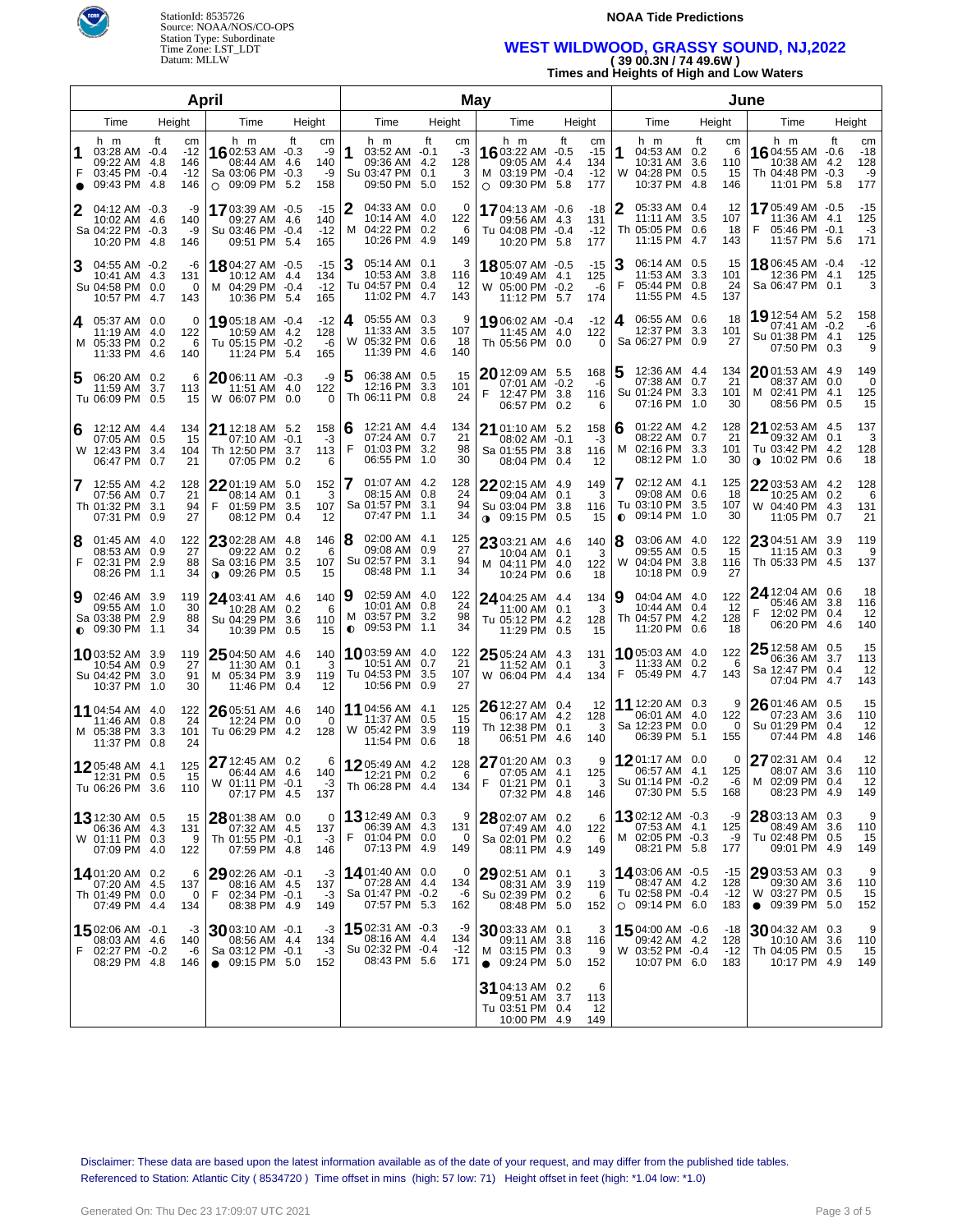



### **WEST WILDWOOD, GRASSY SOUND, NJ,2022 ( 39 00.3N / 74 49.6W )**

**Times and Heights of High and Low Waters**

| July   |                                                                        |                                                         |                                                                             |                                                      |                |                                                                        |           |                             | <b>August</b>                                                                |                         |                             |                                                                          | <b>September</b>                         |                                                                                  |                  |                              |
|--------|------------------------------------------------------------------------|---------------------------------------------------------|-----------------------------------------------------------------------------|------------------------------------------------------|----------------|------------------------------------------------------------------------|-----------|-----------------------------|------------------------------------------------------------------------------|-------------------------|-----------------------------|--------------------------------------------------------------------------|------------------------------------------|----------------------------------------------------------------------------------|------------------|------------------------------|
|        | Time                                                                   | Height                                                  | Time                                                                        | Height                                               |                | Time                                                                   | Height    |                             | Time                                                                         | Height                  |                             | Time                                                                     | Height                                   | Time                                                                             |                  | Height                       |
| 1<br>F | h m<br>05:10 AM 0.4<br>10:49 AM<br>04:43 PM<br>10:53 PM                | Ħ<br>cm<br>12<br>3.5<br>107<br>0.6<br>18<br>-4.8<br>146 | h m<br>16 05:30 AM -0.5<br>11:20 AM<br>Sa 05:33 PM<br>11:39 PM 5.6          | ft<br>cm<br>-15<br>134<br>4.4<br>$-0.2$<br>-6<br>171 | ∣1             | h m<br>05:46 AM 0.3<br>11:36 AM 4.0<br>M 05:42 PM 0.6<br>11:38 PM      | ft<br>4.7 | cm<br>9<br>122<br>18<br>143 | h m<br>16 12:03 AM<br>06:35 AM<br>Tu 12:35 PM<br>07:03 PM 0.4                | ft<br>5.0<br>0.0<br>4.7 | сm<br>152<br>0<br>143<br>12 | h m<br>06:20 AM 0.4<br>1<br>12:25 PM<br>Th 07:00 PM                      | Ħ<br>cm<br>12<br>4.8<br>146<br>0.6<br>18 | h m<br>16 01:06 AM<br>07:22 AM<br>F<br>01:31 PM 4.5<br>08:25 PM 1.0              | ft<br>3.9<br>0.8 | cm<br>119<br>24<br>137<br>30 |
|        | 05:47 AM 0.4<br>11:29 AM<br>Sa 05:22 PM<br>11:30 PM 4.7                | 12<br>3.5<br>107<br>0.7<br>21<br>143                    | 1706:21 AM -0.4<br>12:15 PM<br>Su 06:30 PM                                  | $-12$<br>134<br>4.4<br>0.0<br>0                      | 2              | 06:20 AM 0.4<br>12:15 PM 4.1<br>Tu 06:27 PM 0.7                        |           | 12<br>125<br>21             | <b>17</b> 12:52 AM<br>07:21 AM<br>W 01:26 PM 4.6<br>08:00 PM 0.7             | 4.6<br>0.3              | 140<br>9<br>140<br>21       | 12:35 AM 4.2<br>07:05 AM 0.5<br>F<br>01:16 PM 4.8<br>08:00 PM 0.8        | 128<br>-15<br>146<br>24                  | 1702:01 AM 3.6<br>08:11 AM 1.1<br>Sa 02:26 PM 4.4<br>$\bullet$ 09:27 PM 1.2      |                  | 110<br>34<br>134<br>37       |
| З      | 06:23 AM 0.5<br>12:09 PM<br>Su 06:04 PM                                | 15<br>3.5<br>107<br>24<br>0.8                           | <b>18</b> 12:31 AM 5.2<br>07:11 AM -0.2<br>M 01:10 PM 4.4<br>07:29 PM 0.3   | 158<br>-6<br>134<br>9                                |                | 12:16 AM 4.5<br>06:57 AM 0.4<br>W 12:57 PM 4.2<br>07:18 PM 0.8         |           | 137<br>12<br>128<br>24      | 18801:43 AM 4.1<br>08:09 AM 0.6<br>Th 02:19 PM 4.5<br>09:00 PM 0.9           |                         | 125<br>18<br>137<br>27      | 01:29 AM 3.9<br>07:58 AM<br>Sa 02:16 PM 4.8<br>09:08 PM 0.8<br>$\bullet$ | 119<br>0.6<br>-18<br>146<br>24           | 18 03:03 AM 3.4<br>09:07 AM 1.3<br>Su 03:27 PM 4.3<br>10:30 PM 1.2               |                  | 104<br>40<br>131<br>37       |
| 4      | 12:07 AM 4.5<br>07:00 AM<br>M 12:50 PM 3.6<br>06:50 PM 0.8             | 137<br>0.5<br>15<br>110<br>24                           | 1901:25 AM 4.8<br>08:02 AM<br>Tu 02:07 PM<br>08:31 PM 0.6                   | 146<br>0.0<br>- 0<br>-4.4<br>134<br>18               | 4              | 12:59 AM 4.2<br>07:38 AM 0.4<br>Th 01:46 PM 4.4<br>08:17 PM 0.8        |           | 128<br>-12<br>134<br>24     | <b>19</b> 02:39 AM<br>08:59 AM 0.8<br>03:15 PM 4.4<br>$\bullet$ 10:03 PM 1.1 | 3.7                     | 113<br>24<br>134<br>34      | 02:37 AM 3.7<br>4<br>09:02 AM<br>Su 03:26 PM 4.9<br>10:19 PM             | 113<br>0.6<br>-18<br>149<br>21<br>0.7    | 1904:09 AM 3.3<br>10:08 AM 1.3<br>M 04:30 PM 4.3<br>11:29 PM 1.2                 |                  | 101<br>40<br>131<br>37       |
|        | 12:47 AM 4.4<br>07:38 AM<br>Tu 01:35 PM 3.7<br>07:42 PM 0.9            | 134<br>15<br>0.5<br>113<br>27                           | $20$ 02:20 AM 4.3<br>08:53 AM<br>W 03:04 PM<br>09:33 PM 0.7<br>$\bullet$    | 131<br>0.3<br>- 9<br>-4.3<br>131<br>21               | F<br>$\bullet$ | 01:50 AM 4.0<br>08:27 AM 0.4<br>02:42 PM 4.6<br>09:22 PM 0.8           |           | 122<br>12<br>140<br>24      | 2003:39 AM 3.5<br>09:52 AM 1.0<br>Sa 04:13 PM 4.3<br>11:06 PM 1.1            |                         | 107<br>30<br>131<br>34      | 03:55 AM 3.6<br>b<br>10:13 AM<br>04:38 PM 5.1<br>м<br>11:28 PM           | 110<br>0.6<br>-18<br>155<br>18<br>0.6    | 2005:10 AM 3.4<br>11:08 AM 1.2<br>Tu 05:27 PM 4.4                                |                  | 104<br>37<br>134             |
| 6      | 01:31 AM 4.2<br>08:20 AM 0.5<br>W 02:25 PM 3.9<br>08:41 PM 0.9         | 128<br>15<br>119<br>27                                  | <b>21</b> 03:17 AM<br>09:44 AM<br>Th 04:01 PM 4.4<br>10:36 PM               | -3.9<br>119<br>0.5<br>15<br>134<br>24<br>0.8         | 6              | 02:51 AM 3.8<br>09:23 AM 0.4<br>Sa 03:46 PM 4.8<br>10:32 PM            | 0.7       | 116<br>-12<br>146<br>21     | 21 04:42 AM 3.4<br>10:47 AM 1.1<br>Su 05:10 PM 4.4                           |                         | 104<br>34<br>134            | 05:12 AM 3.8<br>6<br>11:24 AM 0.5<br>Tu 05:45 PM 5.3                     | 116<br>15<br>162                         | 21 12:20 AM 1.0<br>06:03 AM 3.6<br>W 12:02 PM 1.1<br>06:17 PM 4.6                |                  | 30<br>110<br>34<br>140       |
| 7      | 02:23 AM 4.0<br>09:06 AM<br>Th 03:19 PM 4.2<br>$\bullet$ 09:46 PM 0.8  | 122<br>0.4<br>12<br>128<br>24                           | $2204:15$ AM 3.7<br>10:35 AM<br>F<br>04:55 PM 4.4<br>11:37 PM               | 113<br>0.6<br>18<br>134<br>27<br>0.9                 |                | 04:02 AM 3.7<br>10:26 AM 0.4<br>Su 04:52 PM 5.0<br>11:40 PM            | 0.5       | 113<br>12<br>152<br>15      | $22$ 12:04 AM 1.0<br>05:40 AM 3.4<br>M 11:41 AM 1.0<br>06:03 PM              | 4.5                     | 30<br>104<br>30<br>137      | 12:31 AM 0.3<br>06:19 AM 4.0<br>W 12:29 PM 0.2<br>06:46 PM 5.5           | 9<br>122<br>6<br>168                     | 22 01:03 AM 0.8<br>06:49 AM 3.8<br>Th 12:50 PM 0.9<br>07:01 PM 4.8               |                  | 24<br>116<br>27<br>146       |
| 8<br>F | 03:21 AM 3.9<br>09:58 AM<br>04:17 PM 4.5<br>10:52 PM                   | 119<br>0.3<br>9<br>137<br>0.6<br>18                     | $23$ 05:13 AM 3.5<br>11:25 AM<br>Sa 05:47 PM 4.5                            | 107<br>21<br>0.7<br>137                              | 8              | 05:15 AM 3.7<br>11:32 AM 0.3<br>M 05:56 PM 5.3                         |           | 113<br>9<br>162             | $23$ 12:55 AM 0.9<br>06:32 AM<br>Tu 12:32 PM 0.9<br>06:50 PM                 | 3.5<br>4.7              | 27<br>107<br>27<br>143      | 01:26 AM 0.0<br>8<br>07:17 AM 4.4<br>Th 01:29 PM 0.0<br>07:40 PM 5.7     | 0<br>134<br>$\Omega$<br>174              | $2301:41$ AM 0.6<br>07:30 AM 4.1<br>01:34 PM 0.6<br>07:40 PM 4.9                 |                  | 18<br>125<br>18<br>149       |
| 9      | 04:25 AM 3.8<br>10:54 AM 0.2<br>Sa 05:15 PM 4.9<br>11:56 PM            | 116<br>6<br>149<br>12<br>0.4                            | 24 12:32 AM 0.8<br>06:08 AM<br>Su 12:13 PM 0.7<br>06:34 PM 4.6              | 24<br>104<br>3.4<br>21<br>140                        | Ι9             | 12:43 AM 0.2<br>06:24 AM 3.9<br>Tu 12:36 PM 0.1<br>06:57 PM 5.6        |           | 6<br>119<br>3<br>171        | 24 01:40 AM 0.8<br>07:19 AM 3.6<br>W 01:18 PM 0.8<br>07:33 PM                | 4.9                     | 24<br>110<br>24<br>149      | 02:17 AM -0.2<br>9<br>08:09 AM 4.7<br>F<br>02:24 PM -0.2<br>08:31 PM 5.8 | -6<br>143<br>-6<br>177                   | 24 02:16 AM 0.5<br>08:08 AM 4.4<br>Sa 02:16 PM 0.4<br>08:18 PM 5.0               |                  | 15<br>134<br>12<br>152       |
|        | 1005:31 AM 3.8<br>11:51 AM<br>Su 06:13 PM 5.3                          | 116<br>0.1<br>3<br>162                                  | $2501:23$ AM 0.7<br>06:58 AM<br>M 12:59 PM 0.7<br>07:18 PM 4.7              | 21<br>3.5<br>107<br>21<br>143                        |                | 10 01:42 AM 0.0<br>07:26 AM 4.1<br>W 01:36 PM -0.1<br>07:54 PM 5.9     |           | 0<br>125<br>-3<br>180       | $2502:19$ AM 0.6<br>08:01 AM 3.8<br>Th 02:01 PM 0.6<br>08:13 PM              | 5.0                     | 18<br>116<br>18<br>152      | 1003:04 AM -0.3<br>08:58 AM 5.0<br>Sa 03:17 PM -0.3<br>$O$ 09:18 PM 5.7  | -9<br>152<br>-9<br>174                   | $2502:49$ AM 0.3<br>08:44 AM 4.6<br>Su 02:57 PM 0.3<br>08:54 PM 5.0<br>$\bullet$ |                  | 9<br>140<br>9<br>152         |
|        | 11 12:58 AM 0.1<br>06:35 AM<br>M 12:49 PM -0.1<br>07:10 PM 5.6         | 3<br>3.9<br>119<br>-3<br>171                            | 26 02:08 AM<br>07:44 AM<br>Tu 01:43 PM 0.6<br>08:00 PM 4.9                  | 0.6<br>18<br>3.5<br>107<br>18<br>149                 |                | 11 02:36 AM -0.3<br>08:22 AM 4.4<br>Th 02:34 PM -0.3<br>08:47 PM 6.0   |           | -9<br>134<br>-9<br>183      | 26 02:56 AM 0.5<br>08:40 AM 4.0<br>F<br>02:42 PM 0.5<br>08:50 PM             | 5.1                     | 15<br>122<br>15<br>155      | 11 03:49 AM -0.3<br>09:44 AM 5.1<br>Su 04:07 PM -0.2<br>10:03 PM 5.5     | -9<br>155<br>-6<br>168                   | 26 03:22 AM 0.2<br>09:19 AM 4.9<br>03:38 PM 0.2<br>M<br>09:30 PM 4.9             |                  | 6<br>149<br>6<br>149         |
|        | 1201:56 AM -0.2<br>07:36 AM<br>Tu 01:47 PM -0.3<br>08:06 PM 5.9        | -6<br>-4.0<br>122<br>-9<br>180                          | 27 02:49 AM 0.5<br>08:27 AM<br>W 02:25 PM 0.6<br>08:39 PM 5.0               | 15<br>3.6<br>110<br>18<br>152                        |                | 1203:27 AM -0.4<br>09:16 AM 4.6<br>F 03:29 PM -0.4<br>$O$ 09:38 PM 5.9 |           | -12<br>140<br>-12<br>180    | 27 03:30 AM 0.4<br>09:17 AM 4.2<br>Sa 03:21 PM 0.4<br>$\bullet$ 09:26 PM 5.1 |                         | 12<br>128<br>12<br>155      | 1204:32 AM -0.2<br>10:29 AM 5.2<br>M 04:56 PM -0.1<br>10:48 PM 5.1       | -6<br>158<br>-3<br>155                   | 27 03:55 AM 0.1<br>09:55 AM 5.0<br>Tu 04:20 PM 0.2<br>10:07 PM 4.8               |                  | 3<br>152<br>6<br>146         |
|        | 1302:52 AM -0.4<br>08:34 AM 4.2<br>W 02:44 PM -0.4<br>$O$ 09:00 PM 6.0 | -12<br>128<br>$-12$<br>183                              | 28 03:28 AM 0.4<br>09:07 AM<br>Th 03:05 PM 0.5<br>09:17 PM 5.0<br>$\bullet$ | 12<br>3.7<br>113<br>15<br>152                        |                | 1304:16 AM -0.5<br>10:07 AM 4.8<br>Sa 04:23 PM -0.3<br>10:27 PM 5.8    |           | -15<br>146<br>-9<br>177     | 28 04:03 AM 0.3<br>09:53 AM 4.3<br>Su 04:00 PM 0.4<br>10:00 PM 5.0           |                         | 9<br>131<br>12<br>152       | <b>13</b> 05:14 AM $-0.1$<br>11:12 AM<br>Tu 05:45 PM 0.2<br>11:32 PM 4.7 | -3<br>5.1<br>155<br>6<br>143             | 28 04:31 AM 0.1<br>10:33 AM 5.2<br>W 05:05 PM 0.2<br>10:47 PM 4.5                |                  | 3<br>158<br>6<br>137         |
|        | 14 03:46 AM -0.5<br>09:30 AM 4.3<br>Th 03:40 PM -0.4<br>09:54 PM 6.0   | -15<br>131<br>$-12$<br>183                              | $29$ 04:05 AM 0.4<br>09:46 AM<br>F<br>03:44 PM 0.5<br>09:54 PM 5.0          | 12<br>-3.8<br>116<br>15<br>152                       |                | 14 05:03 AM -0.4<br>10:56 AM 4.8<br>Su 05:16 PM -0.2<br>11:15 PM 5.4   |           | -12<br>146<br>-6<br>165     | 29 04:35 AM 0.3<br>10:28 AM 4.5<br>M 04:40 PM 0.4<br>10:34 PM 4.9            |                         | 9<br>137<br>12<br>149       | 14 05:56 AM 0.2<br>11:56 AM 4.9<br>W 06:35 PM 0.5                        | 6<br>149<br>15                           | 29 05:09 AM 0.2<br>11:15 AM 5.2<br>Th 05:53 PM 0.3<br>11:30 PM 4.3               |                  | 6<br>158<br>9<br>131         |
|        | 1504:38 AM -0.6<br>10:25 AM 4.4<br>F 04:36 PM -0.3<br>10:46 PM 5.9     | -18<br>134<br>-9<br>180                                 | 30 04:40 AM 0.3<br>10:23 AM 3.9<br>Sa 04:22 PM 0.5<br>10:29 PM 5.0          | 9<br>119<br>15<br>152                                |                | 1505:50 AM -0.3<br>11:46 AM 4.8<br>M 06:09 PM 0.1                      |           | -9<br>146<br>3              | 30 05:07 AM 0.3<br>11:03 AM 4.6<br>Tu 05:22 PM 0.4<br>11:10 PM 4.7           |                         | 9<br>140<br>12<br>143       | 15 12:18 AM 4.3<br>06:38 AM<br>Th 12:42 PM 4.7<br>07:28 PM 0.8           | 131<br>0.5<br>15<br>143<br>24            | 30 05:52 AM 0.3<br>12:01 PM 5.2<br>F 06:48 PM 0.5                                |                  | 9<br>158<br>15               |
|        |                                                                        |                                                         | 31 05:13 AM 0.3<br>11:00 AM 3.9<br>Su 05:01 PM 0.5<br>11:03 PM 4.8          | 9<br>119<br>15<br>146                                |                |                                                                        |           |                             | 31 05:42 AM 0.3<br>11:42 AM 4.7<br>W 06:08 PM 0.5<br>11:50 PM 4.4            |                         | 9<br>143<br>15<br>134       |                                                                          |                                          |                                                                                  |                  |                              |